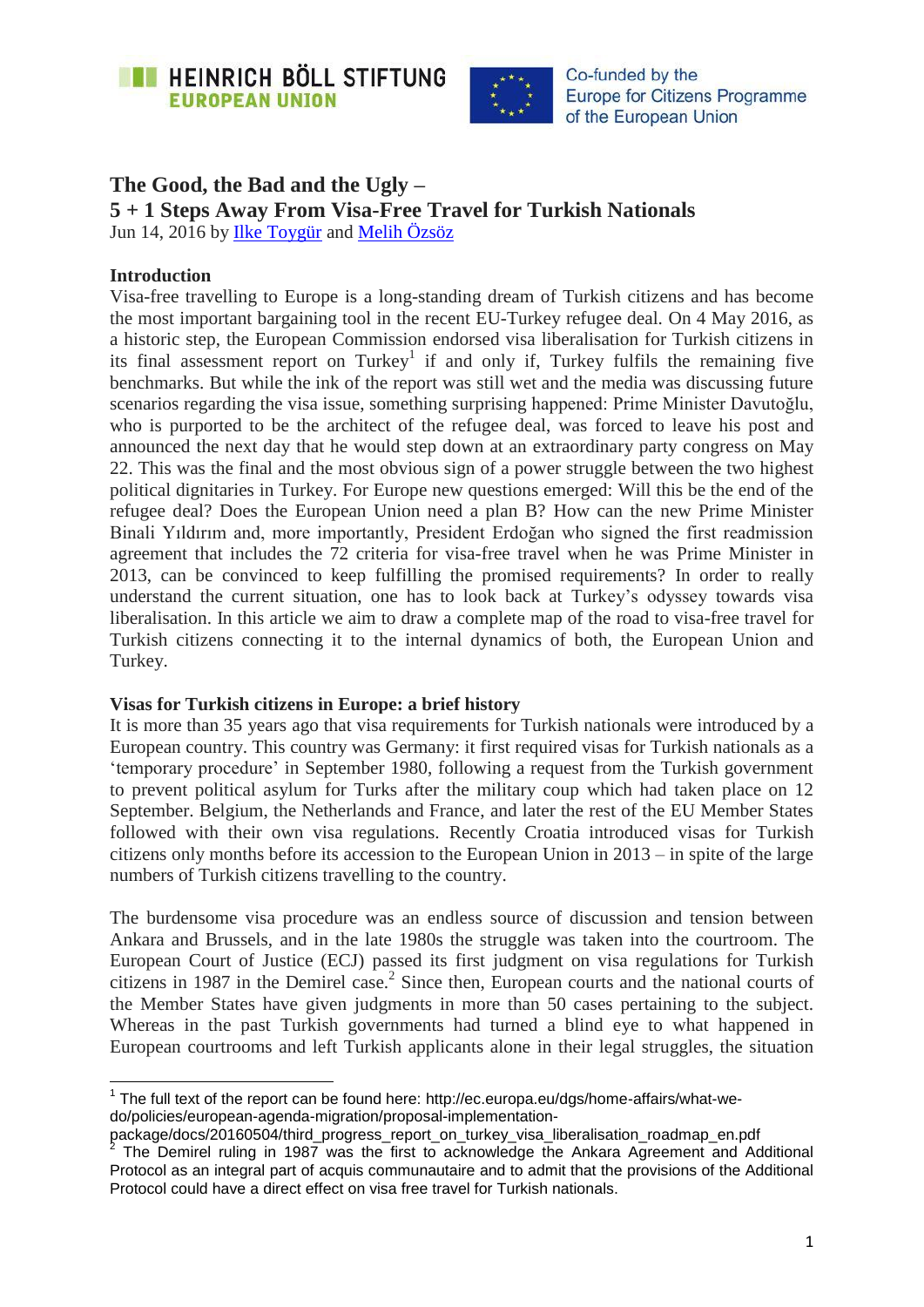



shifted after a case that was opened in the German national court (Berlin) and then forwarded to the ECJ for confirmation – the Soysal Case. The Soysal case of 2008 was a turning point in the legal discussion after the ECJ ruled in favour of Turkish service providers, aka business people, for the first time. The Soysal decision was important and made a real difference because for the first time the Court decided that visa requirement for Turkish nationals is incompatible with the Turkey-EU association agreement. However, the positive climate surrounding the legal situation disappeared with the ruling of the same court in 2013 in the Demirkan case, where the Soysal ruling was reversed. This effectively closed the doors to the courtrooms. With the Demirkan decision, Turkey was pushed to negotiate a readmission agreement with the EU. Although visa liberalisation (visa-free travel) had been negotiated behind closed doors, visa facilitation (that includes reduced visa fee, limited number of documents, shorter processing time etc.) for Turkish citizens was also on the table in the readmission agreement negotiations.

In December 2013, the EU presented Turkey with a visa liberalisation roadmap containing 72 criteria to be fulfilled together with the effective application of the readmission agreement. The readmission agreement covering readmission procedures with regard to the illegal migrants, i.e. illegal Turkish migrants who have entered the EU via Turkey, third-country nationals who have used Turkey as a transit country to enter the EU and Turkish citizens who initially fulfilled the required conditions for entry into the EU Member States, but have failed to do so upon arrival at the EU, which has been a constant source of discussion between both parties over the last 10 years. However, there was no real incentive for Turkey to take back all the illegal migrants crossing Turkey to reach Europe. The economic burden of the agreement was not shared between the parties and no benefits were offered.

#### **The road to visa-free travel**

It was in 2014 that the then Prime Minister and present President Recep Tayyip Erdoğan promised visa-free travel for Turkish citizens by the end of 2016, in spite of the European side's reluctance to mention any concrete date. Although this date may have initially appeared to be a pipedream, with the long-lasting war in Syria and the subsequent flow of refugees into Turkey and Europe, a new factor was added to the balance of power between Turkey and the EU, largely feeding Erdoğan's ambitions for 2016.

The year 2014 was characterised by the necessary political will in Turkey to fulfil the mandatory criteria for visa-free travel. Due to some new incentives to establish the readmission mechanism with the EU, Turkey handled its homework carefully and started working on the 72 criteria. The European Commission published its first assessment report on Turkey in October 2014 – just a few weeks after Turkey's 16<sup>th</sup> Progress Report – encouraging Turkey to fulfil the requirements on its way to visa-free travel. With most of the criteria being partially fulfilled, the Commission praised Turkey for its efforts, but also asked Ankara to accelerate its reform process. Unfortunately, 2015 was not a successful year in Turkey's long march towards Europe. Two general elections, on the one hand, and the conflict in Turkey's eastern region, on the other, dominated internal politics. The Turkish administration shelved the 72-criteria roadmap and the effective application of the readmission agreement until the end of the year. Meanwhile, Europe was faced with a sudden influx of Syrian refugees, mainly arriving on the continent via the Aegean Sea. Just before the November election in Turkey, the number of illegal crossings to Europe had reached over one million. Brussels and Ankara then saw the opportunity for a bargain: in return for a revitalisation of Turkey's EU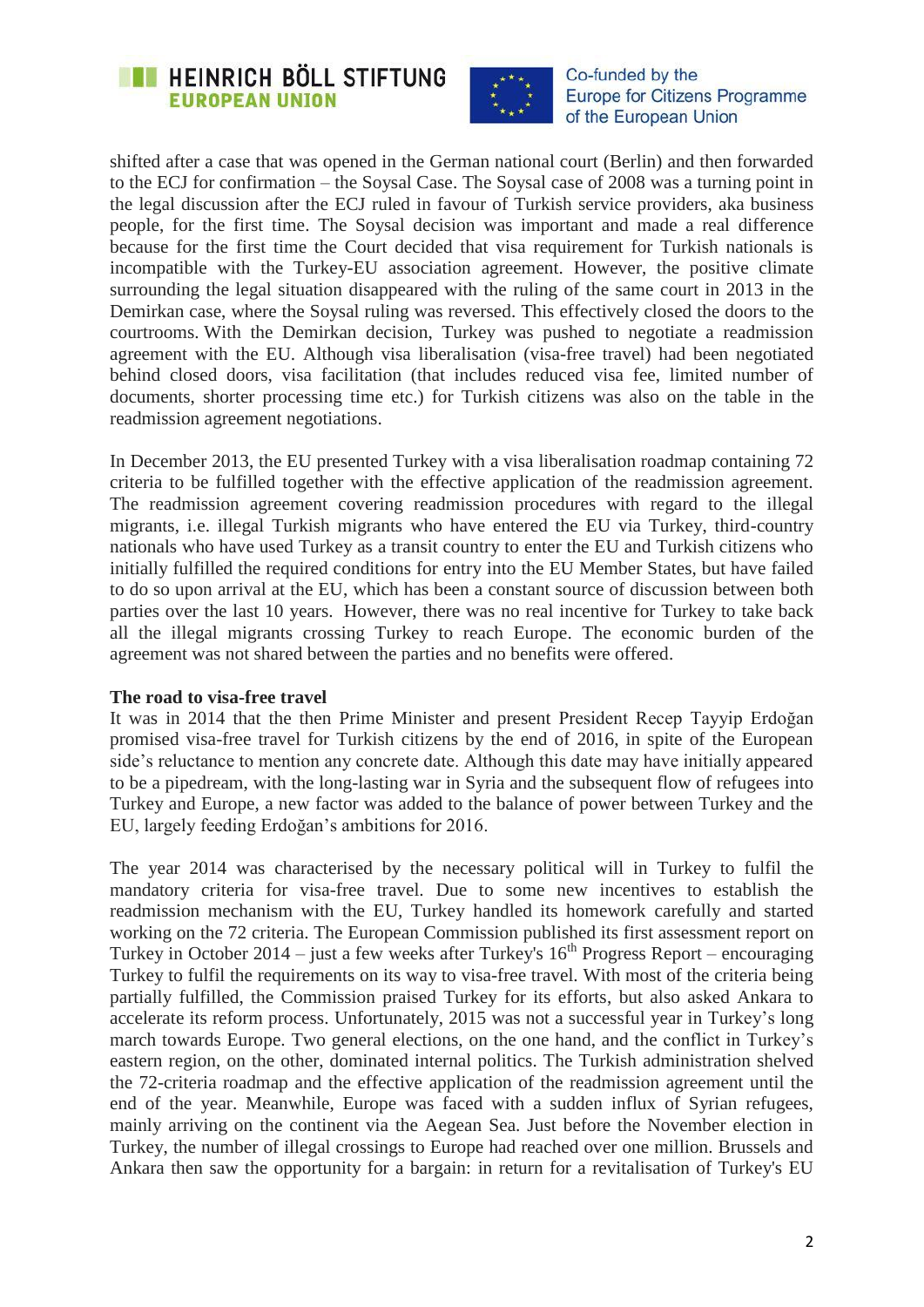



accession talks and visa-free travel for Turkish nationals, Turkey would help to stop the flow of refugees coming from its borders.

It took months for both sides to agree on the conditions of the deal. It was not until the EU-Turkey Summit in November 2015 that the Turkish side expressed its commitment to accelerate the fulfilment of the Roadmap, including moving forward with the application of all of the provisions of the EU-Turkey Readmission Agreement with the objective of obtaining visa liberalisation by October 2016. In return for readmitting a certain number of refugees into its territory, Turkey obtained a 3 billion EUR fund (which has been pledged to be doubled in the second round), a vague promise to open certain chapters on accession negotiations, a quickened visa liberalisation process and an institutional framework within which the leaders on both sides could regularly discuss the issues relating to Turkey's accession. Just before Turkey concluded its  $10<sup>th</sup>$  year of accession negotiations with the EU in 2015, an important window of opportunity opened for both sides. The deal between Turkey and the EU was reached on December 2015, and Turkey has since made efforts to decrease the number of migrants crossing the Aegean. With fewer refugees and fewer casualties in the cold waters of the Mediterranean and after Turkey was able to fulfil a great number of criteria, the EU announced its second assessment of the visa-free roadmap in March 2016

#### **Visa-free travel: closer than ever?**

With the latest version of the refugee deal the date for visa liberalisation seemed closer than ever expected: June 2016. In its third assessment report, just weeks after the second, the European Commission sent a proposal to the European Parliament and the Council asking to lift the visas for Turkish nationals. The Commission explicitly emphasised that five criteria need to be fulfilled immediately if visa-free travel for Turkish citizens should become a reality in June 2016:

- 1) Adopting further measures to prevent corruption;
- 2) Aligning the legislation on personal data protection with EU standards;
- 3) Concluding an operational cooperation agreement with Europol;
- 4) Offering effective judicial cooperation in criminal matters to all EU Member States;
- 5) Revising legislation and practices on terrorism in line with European standards.

However, it is not the European Commission that has the final say on visa-free travel. The recommendation will be discussed in two committees of the European Parliament (LIBE and AFED) and finally voted in the plenary. Then the EP's decision will be communicated to the European Council, which will decide via qualified majority voting. The President of the European Parliament Martin Schultz has already pointed out clearly that the current criteria are not open to negotiation, despite President Erdoğan's attempts, and that the EP will not move forward until all criteria are fulfilled. This means that the institutional mechanism will not begin to move until Turkey has done its homework. This is a perfect example of the role the European Parliament can play: many of the democratically elected representatives of the European citizens have been suspicious of the refugee deal and its implications from the very beginning. This has also been echoed by Kati Piri, Turkey Rapporteur in the European Parliament, who said that visa-free travel for Turkish nationals is not possible in the short term unless Turkey will be able to fulfil the five remaining benchmarks. This also demonstrates the institutional division in the European Union. Even if the Commission passed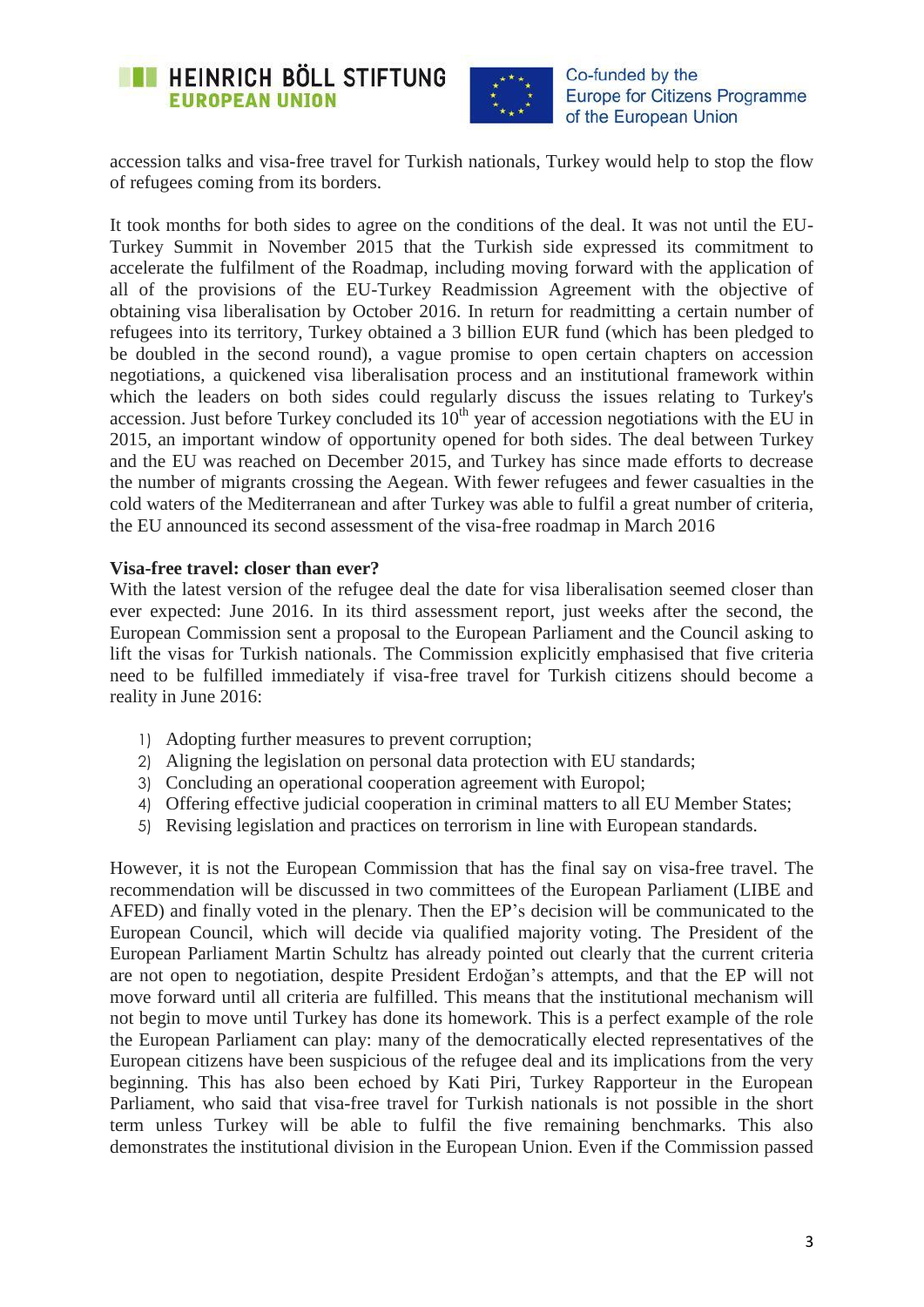



its report recommending visa-free travel for Turkish citizens after all the negotiations, the European Parliament stopped the process for now.

### **What is left to do?**

As for adopting further measures to prevent corruption, the European Commission has asked Turkey to ensure an effective follow-up to the recommendations issued by the Council of Europe's Group of States against Corruption (GRECO). For the followers of Turkey's EU history GRECO is not an odd and distant concept. In fact, it has been an issue in countless Progress Reports on Turkey. So far the European Commission has published 18 Progress Reports on Turkey, a record in European enlargement history. The reports altogether amount to 1,898 pages, the largest country-specific written document collection on European integration.

The second criterion Turkey has to fulfil quickly is the alignment of its legislation on personal data protection with EU standards, notably to ensure that the data protection authority can act in an independent manner and that the activities of law enforcement agencies fall within the scope of the law. The draft law on personal data protection has been on the Turkish Parliament's agenda for a long time. With the new momentum for visa-free travel, the Turkish government quickly adopted the law and checked the necessary criteria on its list. Third on the list is concluding an operational cooperation agreement with Europol, another benchmark that is connected with data protection. Fourth, Turkey has to offer effective judicial cooperation in criminal matters to all EU Member States, if it wants to convince the institutions.

The most important benchmark left is to bring Turkish legislation and practices on terrorism in line with European standards; notably by better aligning the definition of terrorism in order to narrow the scope of the definition and by introducing a criterion of proportionality. There are several factors that need to be taken into account with regard to the fulfilment of this criterion. First and foremost with the current security situation in Turkey, it becomes more difficult for the Turkish government to experiment with the legal definition of terrorism. Second, President Erdoğan – critical of European attitudes towards in his eyes terrorist organisations, namely the PYD (Kurdish Democratic Union Party) and the PKK (Kurdistan Workers' Party), is unwilling to change the Turkish definition. Third, and more internationally, there is no such thing as a common definition of terror, terrorism and terrorist. And lastly, different laws in Turkey have diverging definitions of terror, but the Ministry of Justice insists that the definition of terror in Turkish legislation is in line with European standards. However, what is being criticised in Europe is the application of this terror laws on journalists, academics and anyone else who is critical towards the government. In short, the problem is the practice, which is an issue which exceeds the question of definition.

#### **Concluding remarks**

As mentioned before, the turbulent political atmosphere in Turkey has resulted in Prime Minister Davutoğlu stepping down. The ruling AK Party held an extraordinary party congress to elect the new party president and the new prime minister. In the meantime, President Erdoğan made a strong statement calling for Europe 'to deal with its own affairs' rather than pushing Turkey to change its definition of terror in return for visa-free travel. The newly appointed Minister for EU Affairs Ömer Çelik declared that the EU is not the only path and